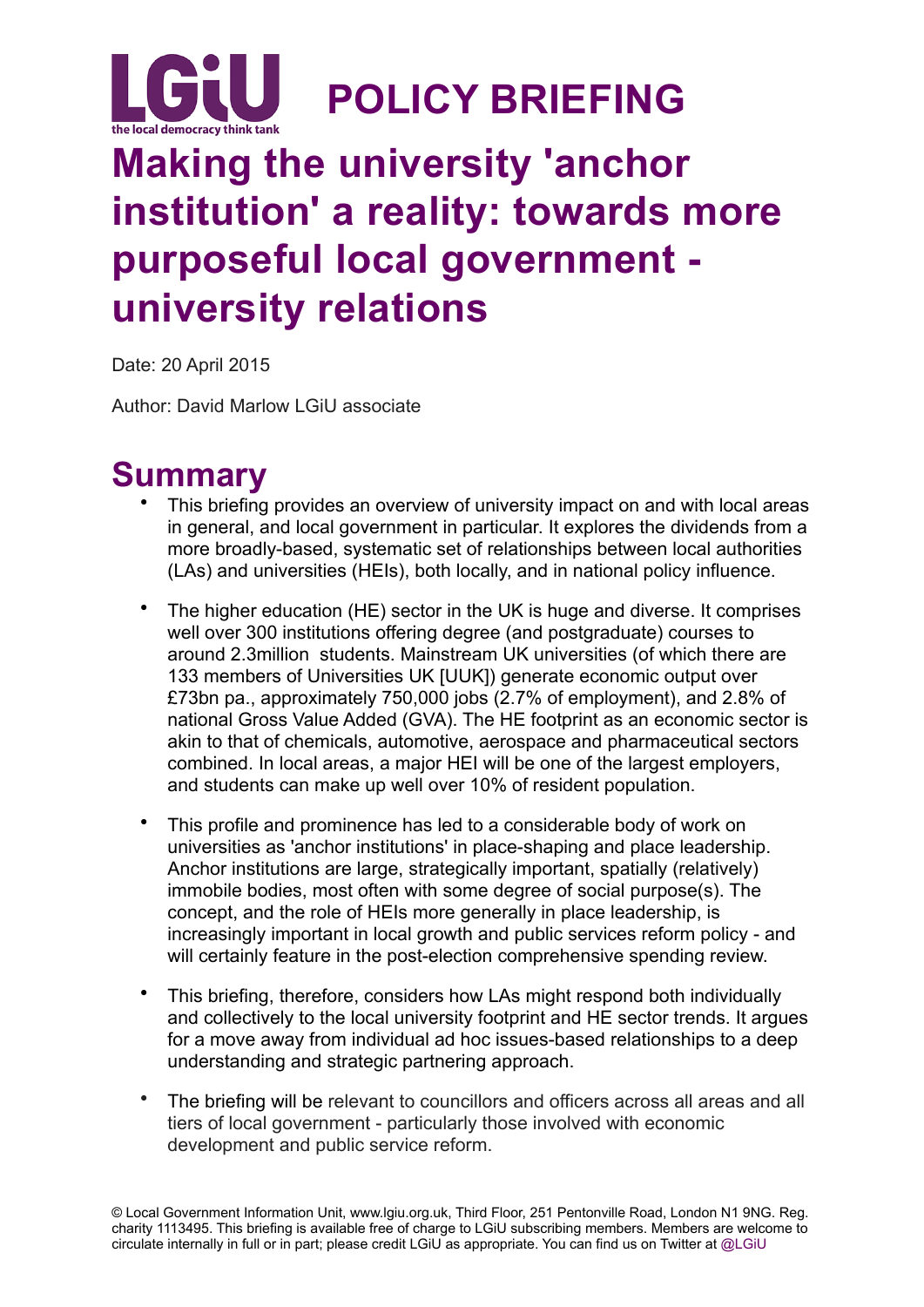

### **Introduction**

The higher education (HE) sector in the UK is large and diverse. It comprises well over 300 institutions. These range from designated universities (of which 133 are members of Universities UK [UUK]), through Colleges of Higher Education, Further Education Colleges offering degree courses, to overseas universities with UK campuses, and private universities.

Universities range in size from two 'mega-institutions' - Open University (around 170,000 students) and University of London (around 130,000 students) - down to small specialist colleges, some with less than 1,000 students. Average university size is around 15,000 students with around thirty having 25,000 students or more.

Similarly, the character of HEIs are extremely varied. Most will combine teaching, research and 'third mission' (i.e. support to business, consultancy etc) activity, but balance between these types of activity is wide. There are a number of typologies of universities and 'mission groups' that typically represent cohorts of HEIs.

The ['Russell Group'](http://www.russellgroup.ac.uk/our-universities/) of 24 research intensive HEIs tend to be the more prestigious, internationally-recognised UK universities - often high in 'league tables' of research excellence, student experience, business interaction etc. This group accounts for about 40% of the overall sector. The [University Alliance](http://www.unialliance.ac.uk/about/) of 20 universities focuses on HEIs with particularly strong enterprise and business perspectives; and comprises about 20% of the sector. The ['Million+](http://www.millionplus.ac.uk/who-we-are/our-affiliates/)' group (of 17 HEIs) operates as a Think Tank and tends to champion the newer HEIs and the diversity of the sector. Other cohorts of universities include the [Cathedrals Group](http://cathedralsgroup.org.uk/) (of 16 universities and colleges with a religious foundation), [GuildHE](http://www.guildhe.ac.uk/about/) (of mainly most-recently designated HEIs and Colleges of Higher Education), and regional consortia like the N8 Research Group, White Rose Universities etc. In Scotland, [Universities Scotland](http://www.universities-scotland.ac.uk/index.php?page=members) is akin to UUK.

The scale and the reach of the sector is therefore wide nationally, and deep locally where major HEIs are located. The most recent UUK 'impact of Higher Education on the UK economy' study (2014) describes a sector with £73bn of economic output, generating over 750,000 jobs, 2.8% of GVA, and £10bn of export earnings. Locally, as an example, a 2013 [economic impact study](http://www.birmingham.ac.uk/Documents/university/economic-impact-report-summary.pdf) at University of Birmingham described a £1.1bn institution generating over 12,000 local and regional jobs.

University's social impacts are similarly significant - often providing sports and leisure facilities, local education links and skills training, public transport and other benefits. More controversially, high university and student footprints are sometimes associated with housing pressures (especially for affordable housing), traffic and congestion, anti-social behaviour, and some examples of social cohesion pressuresboth intra-(international) student and sometimes student-local tensions.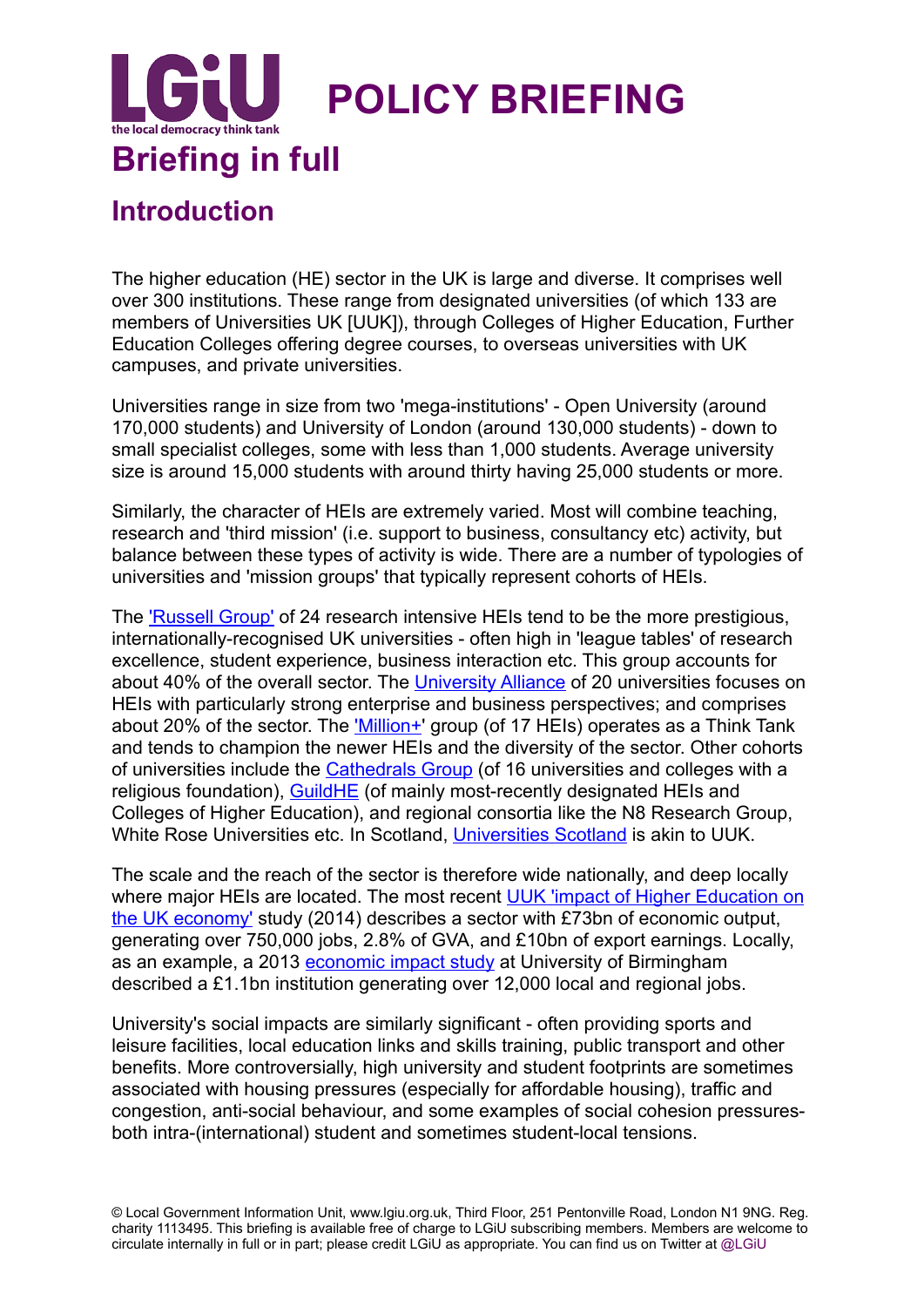

At the same time, there are some areas that are recognised as HE 'cold spots' without an indigenous local HE institution and/or with very low densities of graduate places. London (with over 20 Universities), the West Midlands, and metropolitan North West have the highest densities of HEIs and graduate places in England - with areas in the South West, East of England, Cumbria and the Borders with Wales [having the lowest levels. You can establish your own HE densities from HEFCE data](https://www.hefce.ac.uk/analysis/coldspots/)  maps published most recently in February 2015.

This breadth and significance illustrates the importance of LAs understanding and relating strategically to specific HEIs operating in their area(s). The remainder of this briefing fleshes out that case. It outlines what individual and collective HE-LA strategic agendas might comprise - particularly with regards to local growth and public services reform.

#### **Context**

The experience of HEIs over recent decades has, to some extent, mirrored the centralisation experienced by local government. Growth of universities in the 19th century was very much a civic phenomenon. However the expansion of HE in the post-war period led to the implementation of a largely national HE system - based on nationally-funded student numbers, research grants from national research councils, and national quality assurance frameworks. The devolved administrations have been somewhat detached from the England system - especially in Scotland, but even there the system has been 'national' rather than local in character.

The early reforms by the coalition - embodied in their [2011 White Paper](https://www.gov.uk/government/uploads/system/uploads/attachment_data/file/31384/11-944-higher-education-students-at-heart-of-system.pdf) 'Students at the Heart of the System' - sought national (and international) marketisation of the system. This includes dramatically increasing the proportion of teaching funded by students themselves - through student loans; and increasing diversity of suppliers of HE (through newly accredited institutions etc). The reforms were significantly driven by the public austerity priority of the incoming government. Student loans have now stored up a major fiscal headache for government in general and BIS in particular due to the [expected non-repayment](http://www.parliament.uk/business/committees/committees-a-z/commons-select/public-accounts-committee/news/student-loans-report-publication/) of up to 40% of the loan portfolio.

Akin to LAs, though, the later Coalition period has included some nods to localism. HEIs have been increasingly encouraged to get involved extensively in Local Enterprise Partnerships (at Board and operational level); in local education reforms (like UTCs, academies, and partnerships with schools); and more widely in placeshaping and local leadership. HEFCE, for instance, promoted a funding programme for [Universities as 'anchor institutions'](https://www.hefce.ac.uk/pubs/year/2014/201421/) of their locality (see below). Government also piloted [University Enterprise Zones](https://www.gov.uk/government/policies/investing-in-research-development-and-innovation/supporting-pages/university-enterprise-zones) in some core city regions in 2014.

Many universities recognise and embrace the local character of their institutional footprint - whilst also operating primarily in national and international markets (for students, research and business relations). For instance:-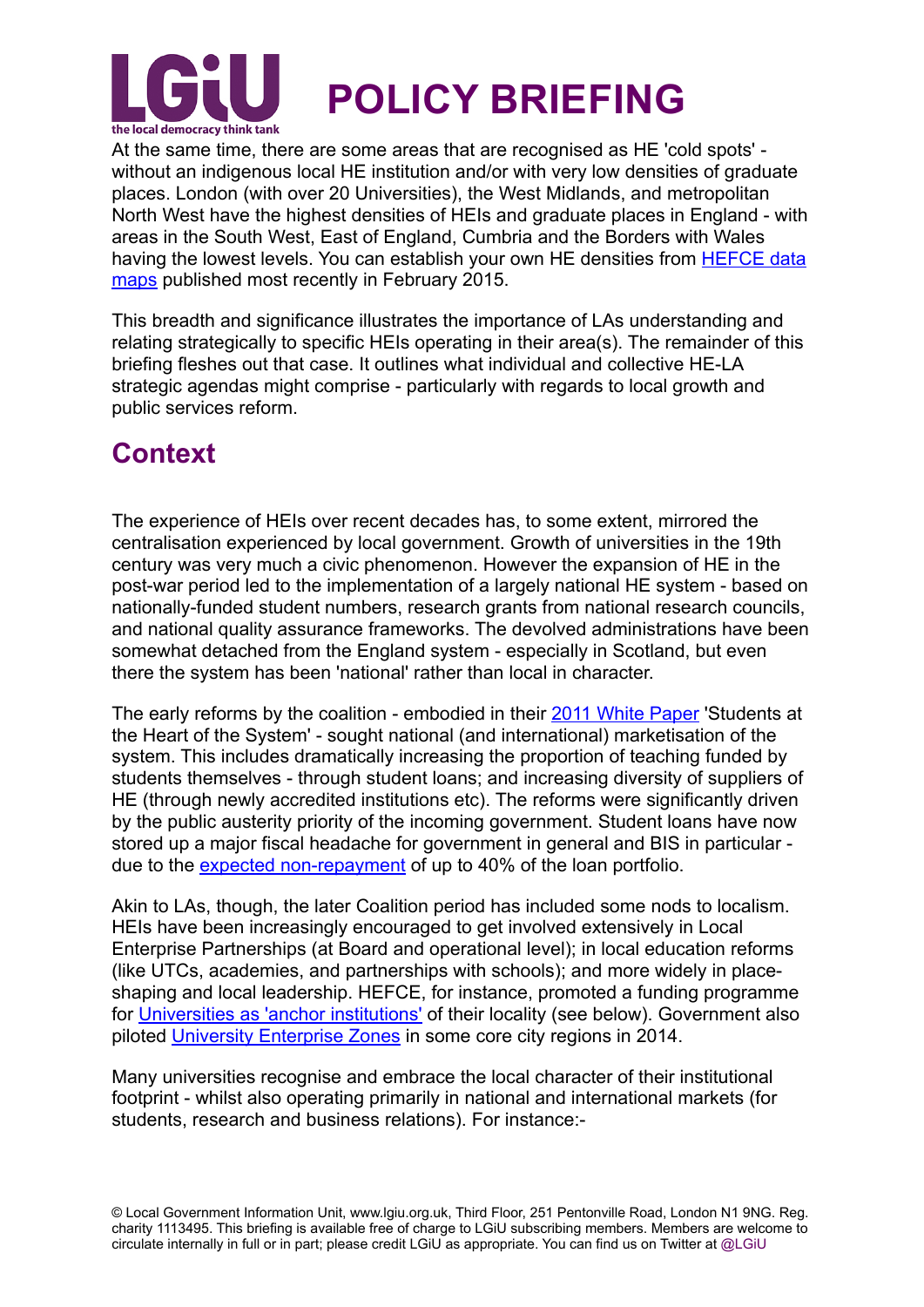

- there has been some component of local student catchment for many HEIs especially those with large cohorts of part-time and/or mature students. Even at undergraduate level, HE work with local schools (e.g. to widen participation) can be significant
- outside some of the more prominent Russell Group universities, most university governance is local - with 'University Councils' drawn from local public, private and third sector role players
- much of the 'third mission' work with business and public clients (research, training, consultancy etc) will be local (as well as global)
- many university facilities (sports, arts, libraries etc) may be open to local residents and business - and even, on occasion, formally 'dual use'
- major universities can be large landowners in their own right. Their campuses will shape and may define the urban landscape of large towns and cities

At the same time, HEIs face pressures that, in the context of a continuing nationaldominated policy regime, will tend to detach them directly from the local. These universal pressures include declining relative numbers of young people; the national policies on migration; the increasing influence of ICTs, digital education and MOOCs (Massive open online courses); national/global competitive pressures - including, for some areas, the strong pull of London for HEI investment (even by non-London based universities) and university talent.

Maximising local benefits of HEIs, therefore, is not a given. It will require proactive and coherent work by local leadership teams - normally led by LAs and partners.

### **University impact**

What are the principal benefits, and other impacts of your local HEIs?

This will vary from institution to institution, and locality to locality. However, a number of HEIs have undertaken economic and social impact studies in recent years. LAs should encourage and support more HEIs to do so - and to work with them on defining collaborative agendas for the future.

These studies tend to identify key impacts as:-

- A major local business in its own right. For instance, the University of Birmingham economic impact study assesses the University as a larger employer than any private business in the city - with 6,200 direct employees, and a further 5,700 indirect jobs. It spent over £1bn pa in the regional economy, almost £900m of which is in the city itself.
- As an educator mainly students, but also outreach work with local schools and colleges, an increasing number of UTCs and academies, and some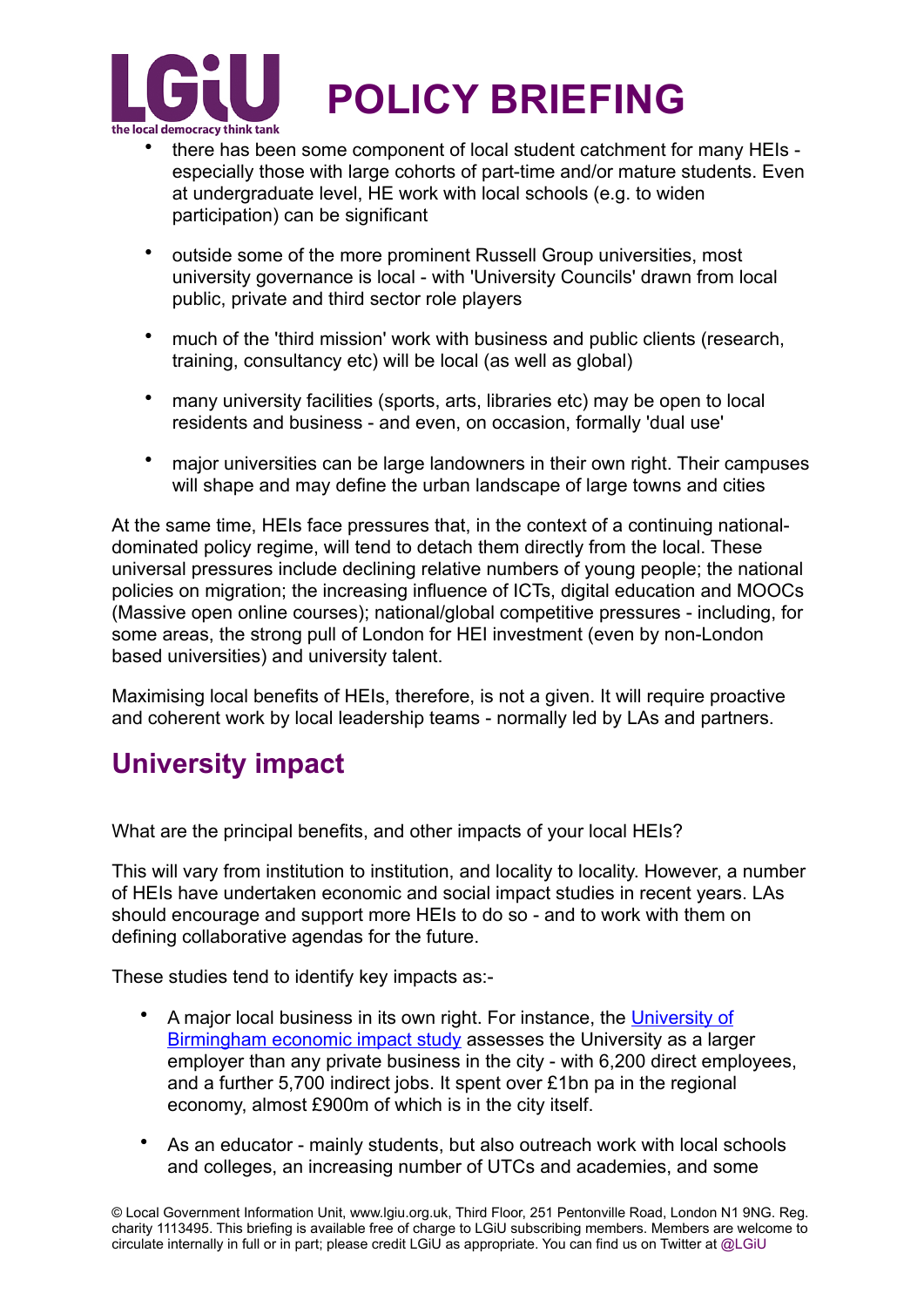

workforce and adult education. Students have a huge impact on the local economy - with significant spending whilst they are studying; and evidence of talent retention when they qualify. The same Birmingham study describes a student cohort of 28,000, only 23% of whom come originally from the West Midlands, but 40% of whom stay on in the local economy on graduation.

- As a researcher attracting public and business research funding, and in Birmingham's case producing over 4,000 papers and 57 inventions in 2011
- As an international asset Universities can be a strong component of the international brand and reputation of place - through attracting international students and faculty; business and university connections overseas; often [attracting business tourism and inward investment. The University of Warwick](http://www2.warwick.ac.uk/about/community/regionalpartnerships/warwick_regional_impact/warwick_universitys_impact_on_the_region.pdf)  2013 impact study, for instance, highlight impacts - from 8,350 international students, to a £100m inward investment by Jaguar Land Rover and Tata in the National Automotive Innovation Campus in the University.
- As a leisure and culture provider. Warwick Arts Centre hosted an annual audience of 270,000; whilst Birmingham cultural assets are estimated to attract 140,000 visitors to the region in their own right. Sporting facilities are typically extensive and open to the public. More recently, [HEFCE](http://blog.hefce.ac.uk/2015/03/16/universities-as-anchor-institutions/) have highlighted the role of University of Derby in 'adopting' local theatres and museums in the face of local government financial pressures.
- As an investor in their own right in the character of their town or city. The Birmingham study identifies £500m of capital investment over the decade. [Four London universities](http://www.pressreader.com/uk/london-evening-standard-west-end-final-a/20150326/281822872295876/TextView) have been reported as investing up to £4bn in the capital - creating whole new 'districts ('Olympicopolis' from UCL at the Olympic Park; and 'Albertopolis' from Imperial at White City). Smaller universities can have similarly profound impacts (see, for instance, University of Lincoln's impact on the town centre over the last twenty years).
- As a promoter of enterprise and innovation. Both Warwick and Birmingham reference their joint role in the Science City Research Alliance. Warwick owns and operates a full service Science Park; an Enterprise Research Centre to support SMEs; the globally renowned WMG (former Warwick Manufacturing Group) generating over £100m of business-led collaborative research. Almost all HEIs now have 'business gateways' and technology transfer offices to improve business access to university expertise. Some (e.g. Hertfordshire, Plymouth) own and operate major business support providers.
- As a social partner and good neighbour. Besides sporting and cultural services, most universities run major faculty and student volunteer programmes; many run university transport services available to the public. For instance, [University of Hertfordshire's](http://www.pacec.co.uk/publications/Economic_and_Social_Impact_of_the_University_of_Hertfordshire_on_Welwyn_Hatfield_.pdf) bus service carries over 2.3m passengers pa - used by 29% of local and 21% of district residents

These positive university benefits are not without 'costs' to areas and local authorities. As major entities, universities generate traffic, sometimes resulting in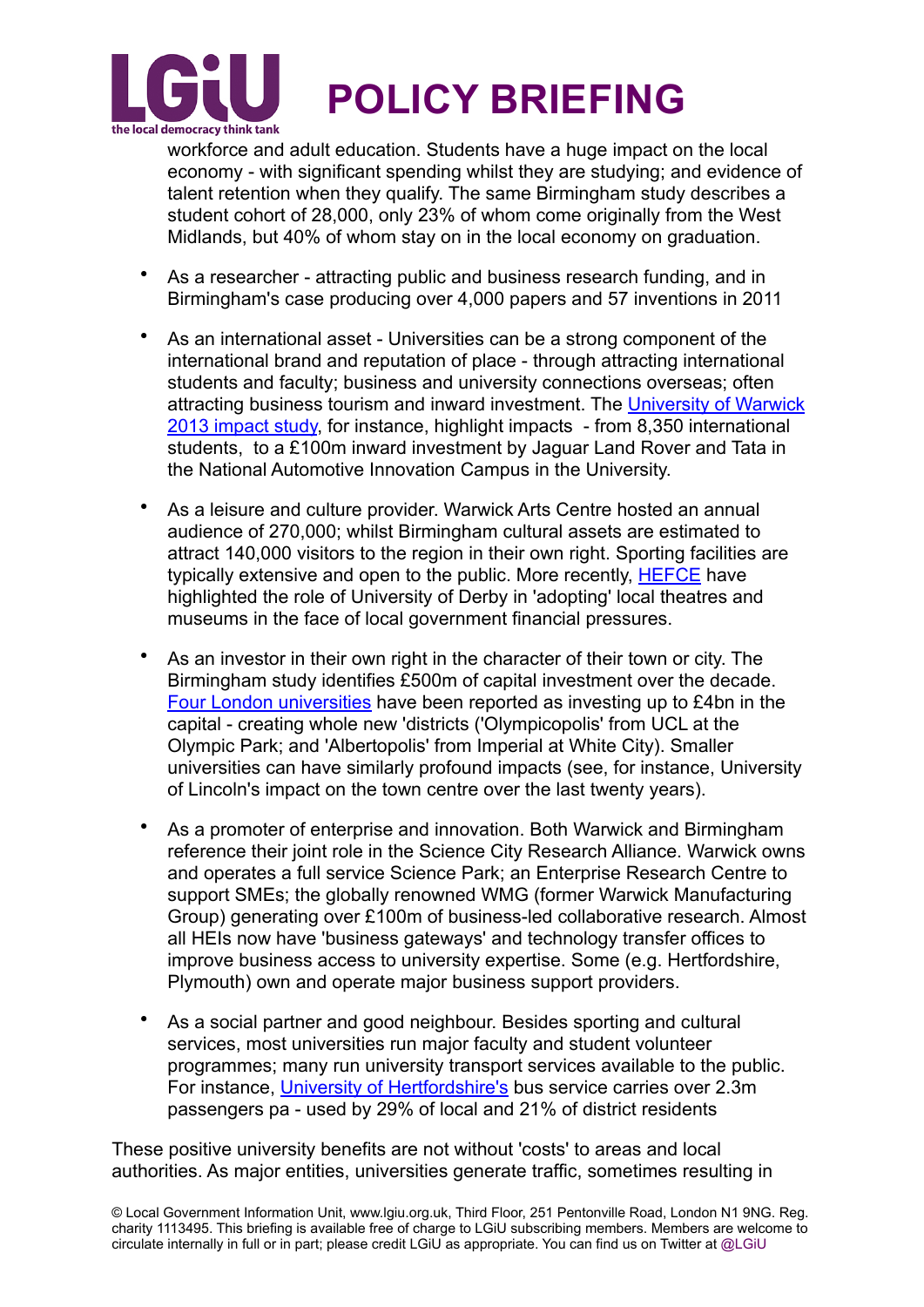

congestion. They place pressures on housing markets and public services. The fears of 'studentification' - the creation of noisy, transient neighbourhoods with higher than traditional levels of anti-social behaviour - is considerable. And there can be competition from students for local casual jobs for young people. These costs can lead to resentment, especially given that full time students and homes occupied wholly by students are not liable to council tax.

The case for strategically and holistically nurturing these potential benefits and mitigating these costs is strong. This case is well-formulated in a body of work on universities as 'anchor institutions' in the leadership and development of place.

### **Anchor institution debates**

The concept of 'anchor institutions' in city growth and regeneration emerged in the US as an attempt to structure the roles and responsibilities that place-based institutions have to their local communities - in addition to their primary purpose. Where the institution is large, spatially immobile, strategically significant (e.g. in employment, purchasing, land asset terms), and has some social purposes in their mission, they are able to play an 'anchor' role in that area's growth and development.

In principle, LAs may have a number of anchor institutions within their geography including hospitals, large corporate institutions with local links (Northern Rock might have been an example), sporting institutions (Manchester City FC might be an example), major cultural venues. However, in practice, the concept has been mostly used in the UK as a construct for the relationship of major universities to place.

One of the major proponents of the concept has been John Goddard of Newcastle Universities Centre for Urban and Regional Development Studies. His work locates the 'anchor' as an important driver of the internal institutional logic of the university (i.e. why it is, and how it behaves, where it is); and of societal expectations of it behaving responsibly and supportively in the communities that host it.

In ['Connecting Universities to Regional Growth'](http://ec.europa.eu/regional_policy/sources/docgener/presenta/universities2011/universities2011_en.pdf), he describes four major contributions of the university anchor to local and regional growth. These are research and innovation (through science parks, research and innovation centres etc); business growth (network and cluster support, international linkages, intellectual property generation etc); skills and human capital ( teaching, talent attraction and retention etc); physical and cultural (placemaking, widening participation etc).

His work on the *Civic University'* (which universities such as his and Sheffield, for instance, have adopted in their core mission) outlines major challenges of universities as autonomous institutions, with often fragmented academic and administrative departments operating within national policy and global market systems. The 'civic university' seeks to deliver local impact purposefully - as opposed to it being an 'incidental' outcome of its activities.

He defines the characteristics of the 'civic university' as **actively engaged** on a **holistic** (whole-institution) basis with a **sense of place**; local **sense of purpose**,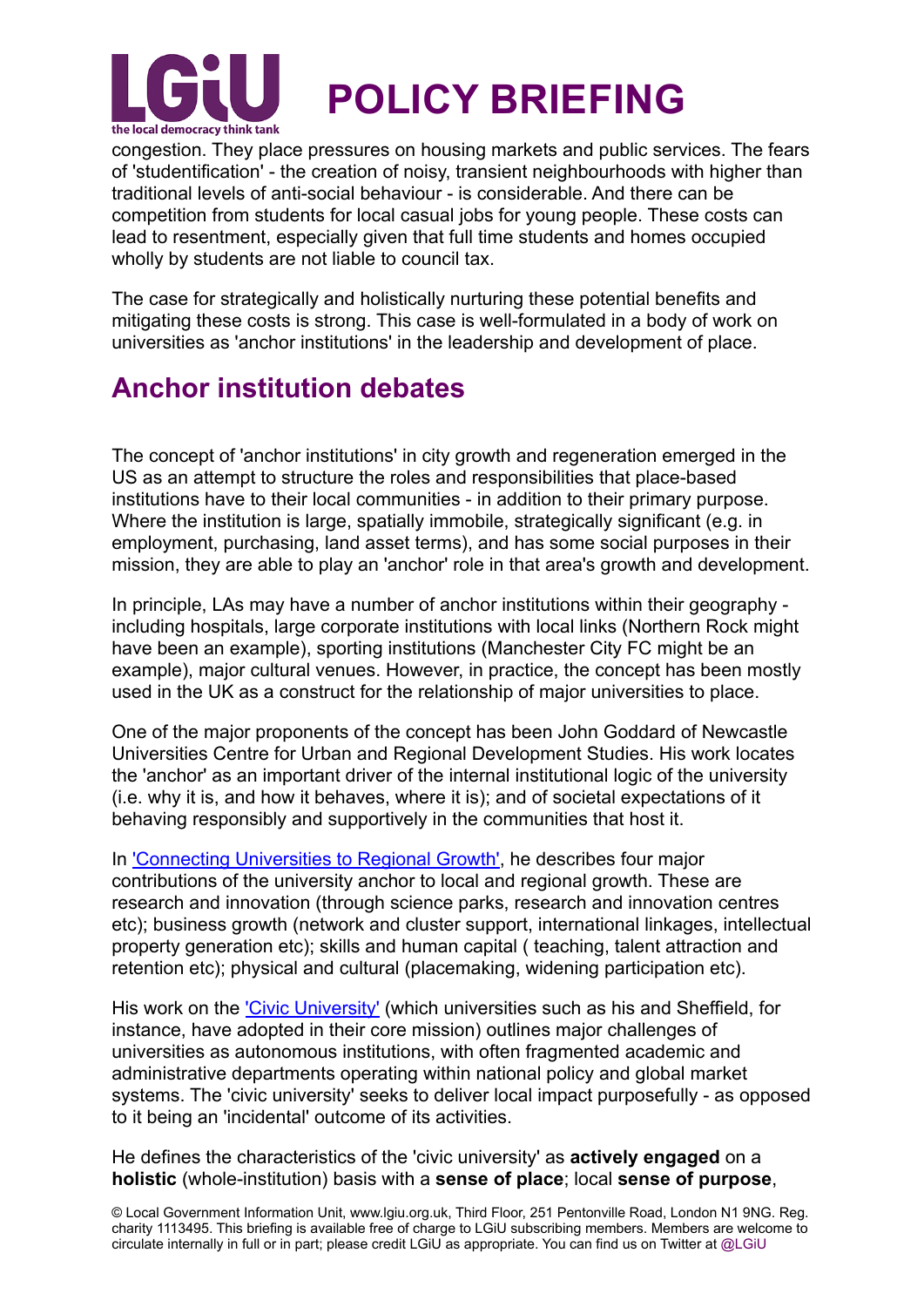

willing to **invest**, transparent and **accountabl**e, and using **innovative** methodologies to progress that engagement (my emphases).

Arguably, his challenge applies equally to local authorities in their engagement with the aspirant civic university. How can the university, LA, and other relevant partners, plan and manage the anchor institution's relationship to place to optimise local and regional benefits, and mitigate the costs of achieving mutual ambitions? Similarly, if the LA can fashion a successful relationship with the 'civic university', can and should it apply or adapt the process to extend it to other 'anchor institutions' in the area?

### **Universities in local growth - 2015-20 agendas**

This briefing has argued that universities have a huge, multi-faceted impact on the areas in which they are located; and that this impact should be nurtured and developed strategically. There are a number of reasons why this issue is likely to be prominent in LA thinking and practice over 2015-20.

In immediate terms, the civic university work of Goddard and others has had significant influence, inter alia, in the smart specialisation preconditions of EU Structural and Investment Fund (ESIF) Programmes for which proposals are now being sought from local areas through LEPs. Smart specialisation strategy (S3) is a key part of the process by which local areas choose to specialise in certain industries, technologies, and types of intervention. LAs will need to have considered, with universities and other partners, the rationale for their ESIF proposals in S3 terms to access this investment (and to achieve national match funding for it). This requirement may be used as a driver for a deepening and broadening of the anchor institution relationship - both for the LA and the university.

More fundamental issues of how universities sit in enhanced devolution and local growth debates have also surfaced in influential work which will inform the priorities of the next government.

The Coalition's commissioning of the [Wilson](https://www.gov.uk/government/uploads/system/uploads/attachment_data/file/32383/12-610-wilson-review-business-university-collaboration.pdf) (2012) and [Witty](https://www.gov.uk/government/uploads/system/uploads/attachment_data/file/249720/bis-13-1241-encouraging-a-british-invention-revolution-andrew-witty-review-R1.pdf) (2013) reviews of university relationships (nominally with business and local growth respectively) both made major recommendations on the future positioning of universities in local and civic and 'sub-regional' LEP landscapes. Wilson argued for incentives (through national funding and quality assurance regimes) to encourage universities to engage more intensively in local business growth 'systems', and in programmes like Enterprise Zones. Witty (covered in more detail in this [December 2013 briefing](http://www.lgiu.org.uk/briefing/local-enterprise-partnerships-rising-to-the-challenge/)) argued for a University core growth mission and annual report to government on this from publicly-funded HEIs; and for HEIs to assume greater responsibility for local economic development and connecting local SMEs with international markets. He also attempted to begin to identify areas of specific industrial and technological expertise within university and LEP geographies.

More recently (2014), the highly influential City Growth Commission (covered in this [November 2014 briefing](http://www.lgiu.org.uk/briefing/unleashing-metro-growth-the-city-growth-commission-and-devolution-to-cities/)) restated the crucial strategic anchor institution role of universities in ['UniverCities - the knowledge to power metro growth"](http://www.citygrowthcommission.com/publication/univercities-the-knowlegde-to-power-uk-metros/). They went

© Local Government Information Unit, www.lgiu.org.uk, Third Floor, 251 Pentonville Road, London N1 9NG. Reg. charity 1113495. This briefing is available free of charge to LGiU subscribing members. Members are welcome to circulate internally in full or in part; please credit LGiU as appropriate. You can find us on Twitter at @LGiU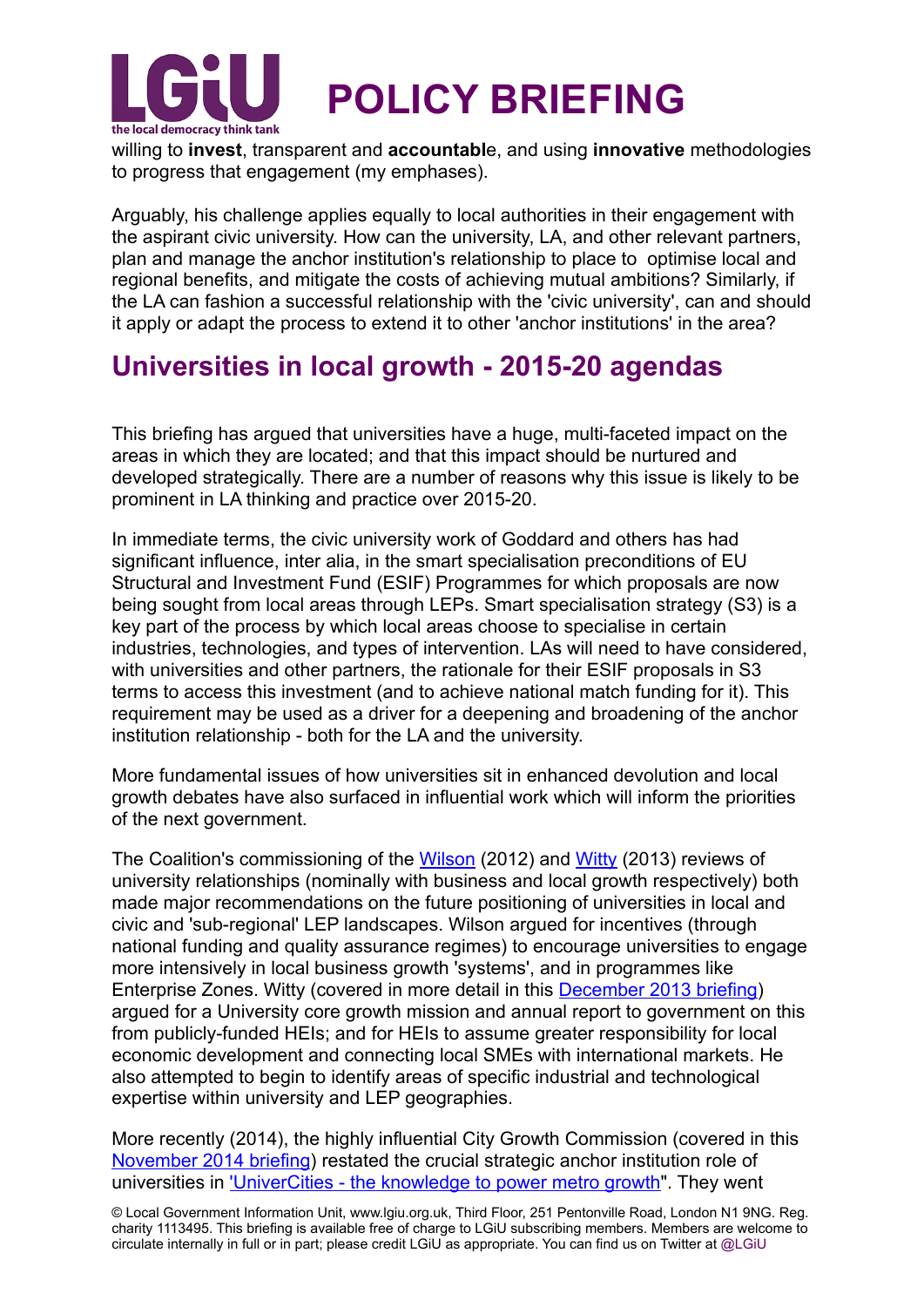

beyond the Wilson and Witty proposals for tweaking the national system, to recommending a £7bn devolved HE skills metro fund to enable cities to shape the local HEI teaching, research and third mission focus towards local growth priorities. This would be augmented by much more proactive local talent attraction and retention programmes, including 'loyalty bonuses' for graduates taking local employment that contributes to local growth priorities.

On this basis, the future roles and functions of universities, and their positioning on local leadership teams, will be a prominent consideration of both national policy reforms, and any enhanced devolution 'project' of the 2015-20 government.

## **Comment**

### **Investing in more systematic and holistic LA-HE relations - both individually and collectively**

There are undoubtedly many examples of university-place, and LA-university collaboration good practice. Some of these are described in the literature referenced throughout this report. However, the briefing argues that the LA-University relationship is too often inconsistent, partial, and ad hoc issue-based. There are a number of pressures on both LAs and on universities that reinforce this fragmented character - perhaps most fundamentally that both are operating in different national policy and funding systems.

There is much to gain for both LAs and HEIs of putting real effort and energy into a 'strategic partner' relationship. For the LA, the university is a major 'anchor institution' in their area - with a strategic footprint and impact for employment, goods and services, education and skills, business growth and innovation, physical investment, social and cultural cohesion, and place identity/branding/reputation.

The anchor institution relationship requires LAs to:-

- Understand the current impact of the university(ies) on the local, civic and sub-regional geography. This understanding may be enhanced through periodic evidence-based impact studies.
- Understand the ambitions and challenges of local HEIs, and how they can help shape and contribute to local vision, goals and priorities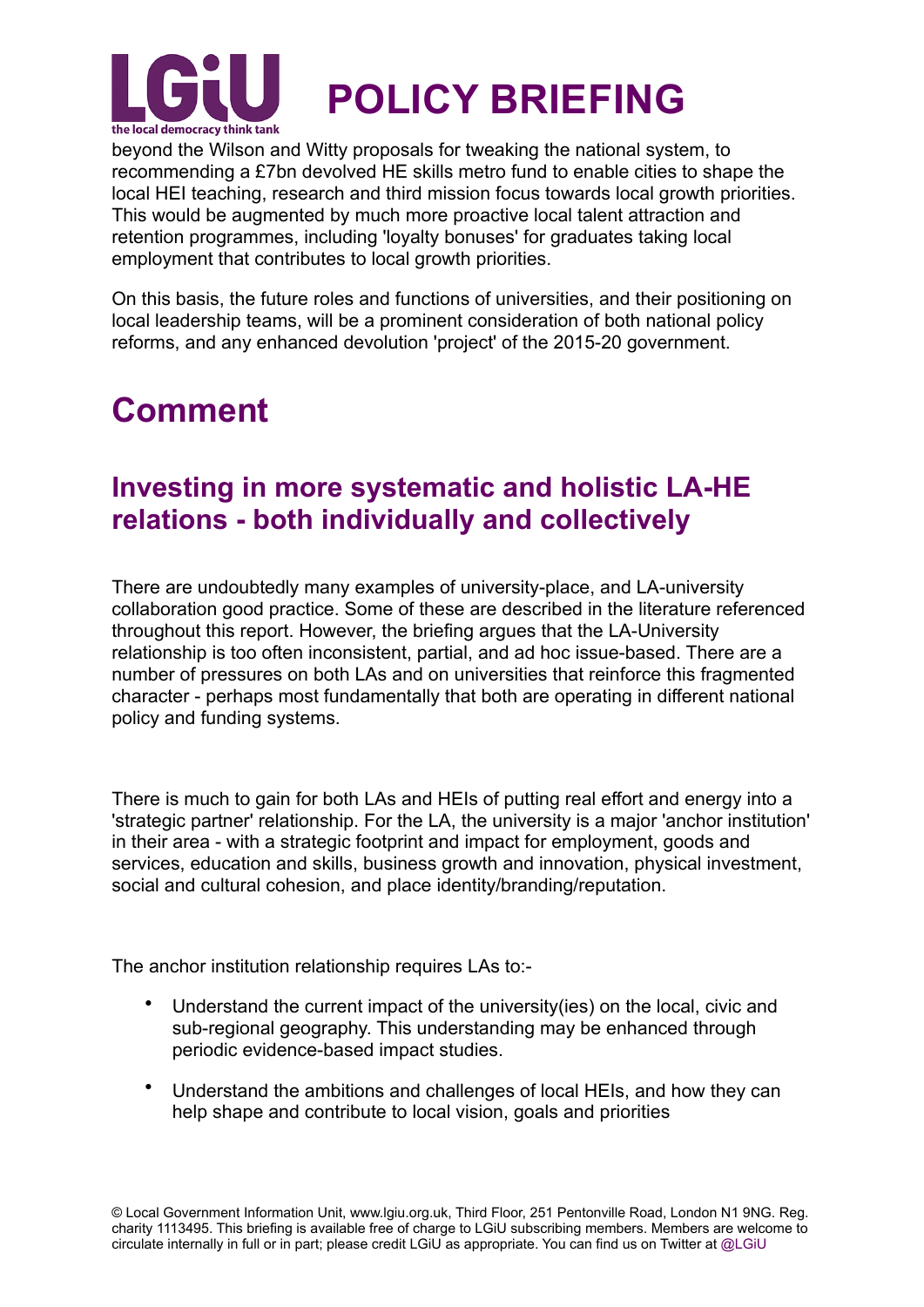

- Engage in regular, high level strategic dialogue with university leadership and senior teams on planning and managing the contribution and mitigating the costs of university growth/developments
- Consider formal role(s) of universities in local leadership and decision-taking - and also as a potential preferred research partner and resource for major societal challenges facing the area and the LA

Beyond impact studies there are a number of tools and techniques both LAs and universities may deploy to diagnose and develop 'civic university' and also 'research partner' good practice.

The experience of developing such a relationship will also assist LAs to nurture similar win-win collaborations with other anchor institutions.

There is also a strong case for consortia of LAs to engage collectively and coherently with major HEIs - whose impact and influence is likely to be sub-regional and regional in character. In particular, given the pivotal and likely increasing role of HEIs in LEPs and LEP-based local growth programmes (including the current ESIF round), there is an immediate rationale for this level of deliberative exchange.

More broadly, both LAs and HEIs will be pressing the incoming government on major public policy strategies over the impending Comprehensive Spending Review and, thereafter, the 2015-20 parliament. LAs and HEIs share major pressures of societal challenges, public finance austerity, increasing public scrutiny and accountabilities. They both also continue to operate within broadly top-down public policy systems.

Undoubtedly, there will be differing perspectives and priorities - both within LAs and HEIs, as well as between the two sets of institutions - on issues such as enhanced devolution; local powers and resources in higher level teaching, research and third mission domains; and the roles and functions of HEIs in local leadership teams. However, there is certainly a case for increased strategic dialogue to identify synergies and seek to resolve differences. This may reveal a case(s) for collective action to influence the 2015-20 public policy priorities.

### **Conclusions**

This briefing is slightly unusual - in that it is not stimulated by a specific new policy development or initiative. Rather, it attempts to provide a medium-term overview of